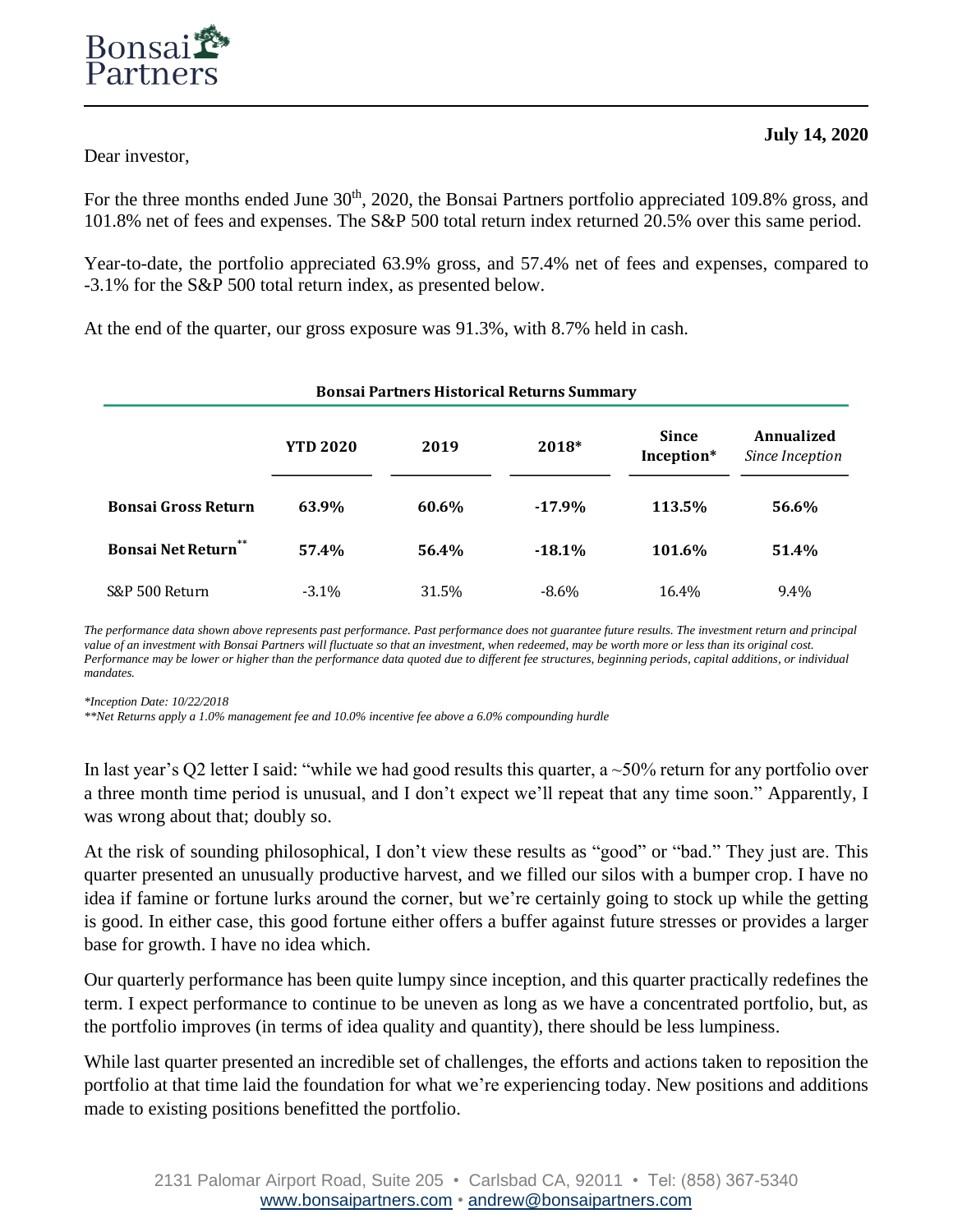That said, my execution hasn't been flawless. I made multiple mistakes, big ones. I missed a few large opportunities that I had been closely watching, and in one situation, I sold a position right before it appreciated ~100%. The good news is, none of these mistakes were fatal, and the rational decisions made dwarfed the errors committed.

Notable contributors to performance during the quarter were: Redbubble, Genasys, Pushpay, LKQ, Illumina, and Taiwan Semiconductor. While there were no meaningful detractors of performance this quarter, Travelsky Technologies and MiX Telematics both lagged our benchmark.

I provide a brief commentary on each position in the **Position Update** section below.

At the end of this letter, I share a deeper look at our newest and now second-largest position: **Pushpay**.

. . . . . . . . .

# **COVID-19 Update**

## **To echo what was said last quarter: I don't know how this pandemic will unfold and I won't make any predictions here.**

What is more certain is the coronavirus has created an even wider rift between the physical and digital economy. Even today I find it hard to process that the digital economy is booming while the physical economy is suffering.

It feels like we're experiencing the physical stresses of 2008-2009 and the technological exuberance of 1999-2000 at the same time. Physical businesses are closing en masse, while technology companies are approaching valuations only tested once before.

Our portfolio is overweight the digital economy, and while these companies were thriving before the pandemic, they are now also enjoying a tailwind from the increase in digital transactions.

It's important to note that while we are overweight digital companies, none of our investments are priced at nosebleed valuations; each is anchored by cash flows or a clear pathway to cash flows and self-funded growth.

Regardless of the operating environment, our north star remains the same: I'm looking to invest in **great companies** at **great prices**. To achieve truly outlier investment returns **we have to find both simultaneously**; **one is just not good enough.**

The best defense we have against the unknown is the same criteria mentioned above: **1)** owning great companies: these businesses endure across difficult operating environments and **2)** buying at great prices: reasonable prices insulate us from potential downside.

Our Travelsky position is a real-time case study of what happens when things go wrong: Travelsky is a great business (the monopoly software provider to Chinese airlines) and we purchased our position at an attractive price. Although Travelsky has been deeply impacted by COVID-19 due to its direct exposure to Chinese aviation, our losses have been modest.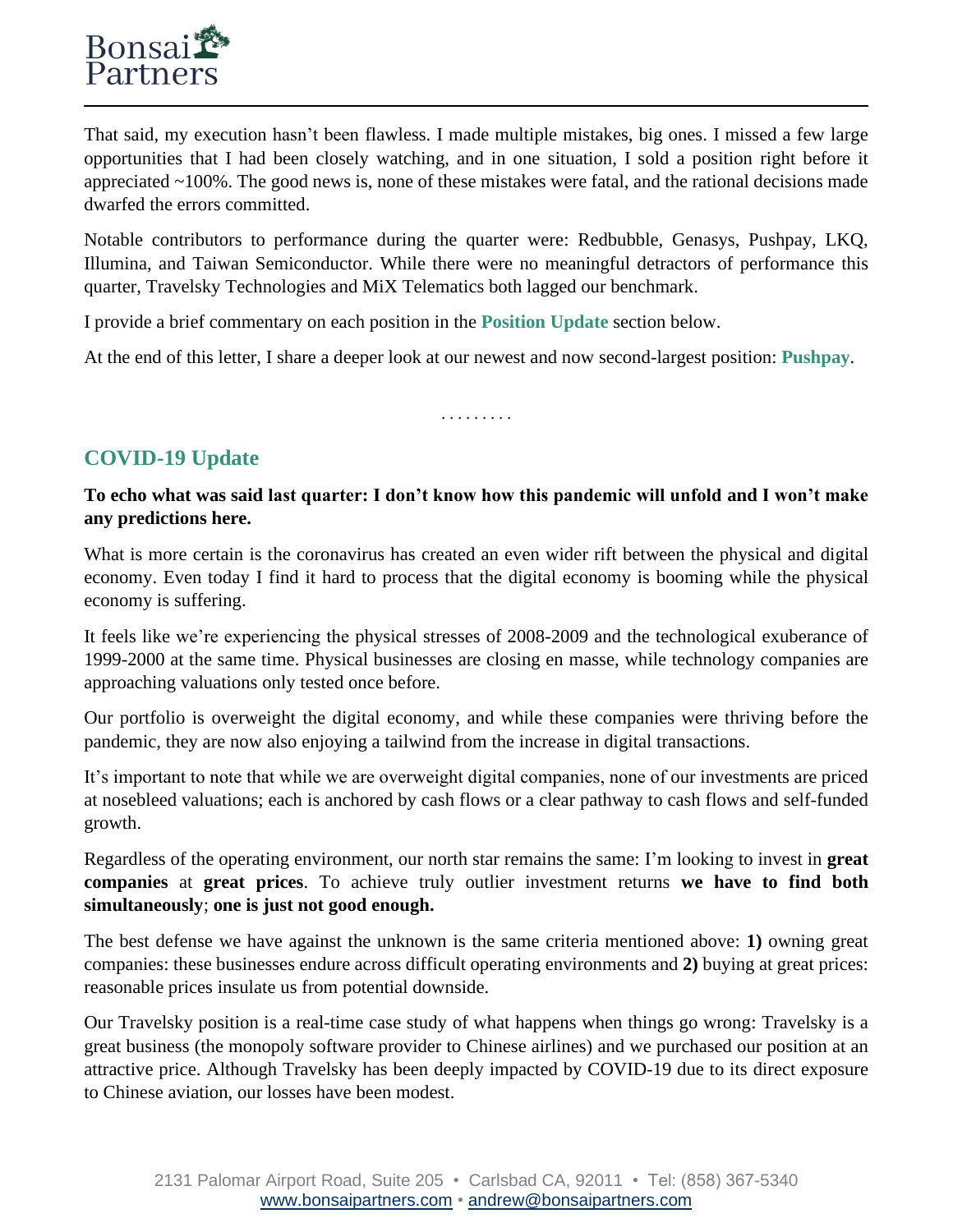The portfolio continues to get better each quarter, both in terms of what you can see (the portfolio itself) and what you cannot (the idea pipeline). I've consistently found that if you want to find **great assets** that are also available at **great prices**, you have to go where others aren't willing to go and do what others aren't willing to do.

Pushpay, a New Zealand based software and payments company is an example of a great business that I was able to acquire this quarter at an attractive price. Few investors are willing to look in New Zealand, let alone in Pushpay's operating niche (selling to the faith sector), and these barriers kept out most investors and allowed us to own the business at a favorable price. Although Pushpay is domiciled in New Zealand (trades on the Australian Stock Exchange), 98% of its revenues are from the United States, and its headquarters is based in Redmond, WA.

#### **I share the investment case for Pushpay in the pages below.**

While I know exactly where we're going, I don't precisely know how we'll get there. All I can promise is that I will stay the course and rely on the compass of our mission. The world is full of exciting investment opportunities, and it will take time, patience, and an investigative spirit to find them. For me, that journey is the destination, and I hope to be hunting for the next big idea for as long as I possibly can.

. . . . . . . . .

**Portfolio Exposure (As of 6/30/2020)**

# **PORTFOLIO REVIEW**

| FULUUIIU EXPOSULE (AS 01 0/ 30/ 2020) |                    |  |  |  |  |
|---------------------------------------|--------------------|--|--|--|--|
| Company:                              | Position Size (%): |  |  |  |  |
| Redbubble                             | 61.4%              |  |  |  |  |
| Pushpay                               | 9.8%               |  |  |  |  |
| Travelsky Technology                  | 6.6%               |  |  |  |  |
| <b>LKO</b>                            | 5.2%               |  |  |  |  |
| Genasys                               | 2.7%               |  |  |  |  |
| Taiwan Semiconductor                  | 2.6%               |  |  |  |  |
| Illumina                              | 1.9%               |  |  |  |  |
| MiX Telematics                        | 1.2%               |  |  |  |  |
| <b>Total Gross Exposure</b>           | 91.3%              |  |  |  |  |
| Cash                                  | 8.7%               |  |  |  |  |
| <b>Total Exposure</b>                 | 100.0%             |  |  |  |  |

Most likely, you're wondering how or why Redbubble became such a large position. I can assure you this wasn't by design, and if you recall last quarter, I increased the size of the Redbubble position to a very large 30% position. I built a tremendous amount of conviction in the Redbubble business over these past 1½ years of ownership and the very low price it was available for in March was an opportunity I couldn't ignore. Not only was the share price 50% lower, but I believed their business would benefit from the pandemic.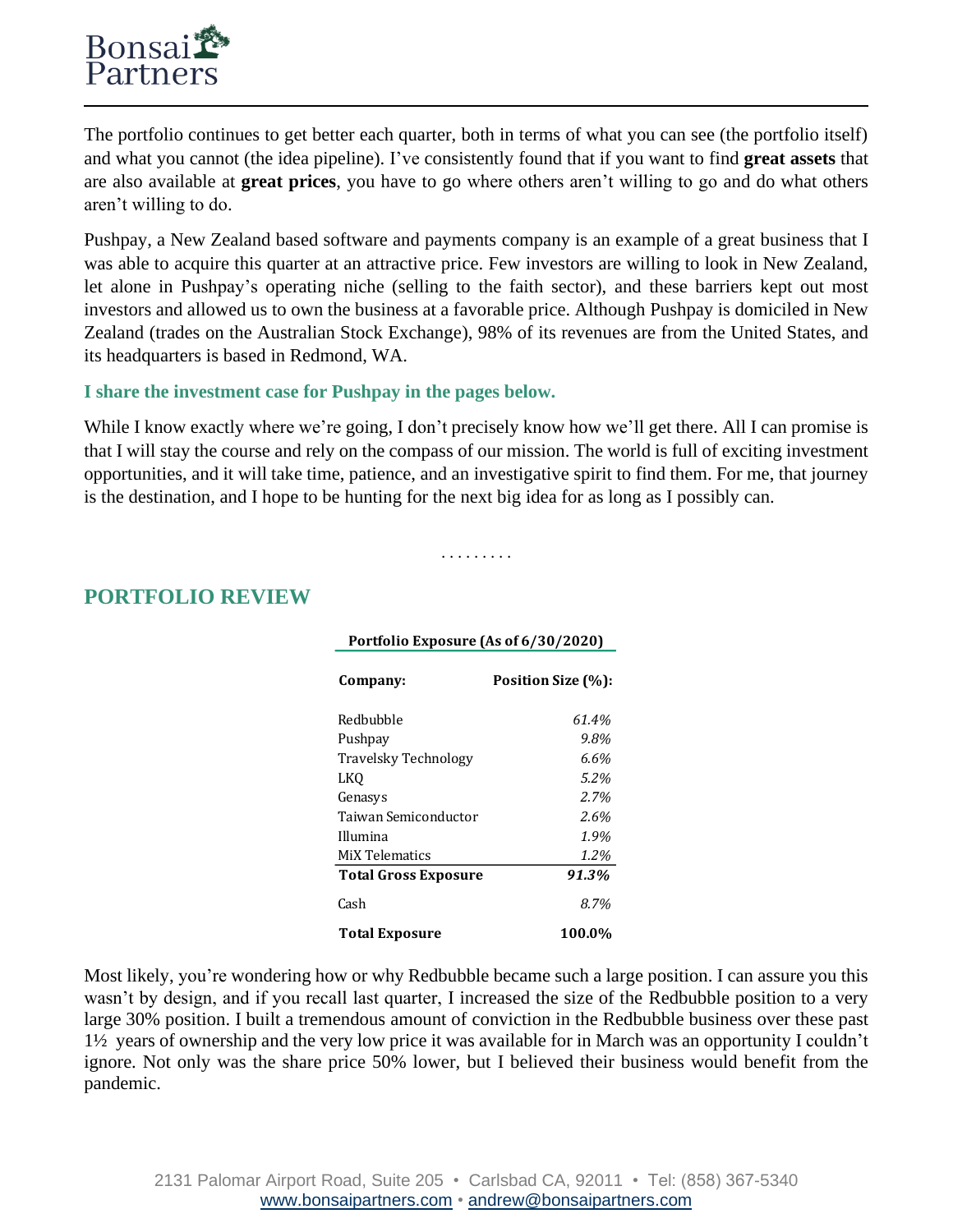This quarter, Redbubble saw significant share price appreciation, causing the position to balloon into a very large one practically overnight. Having such a large position is not a viable way to run a portfolio of investments over the long run, and I plan on resizing the position accordingly over time.

This concentration issue is a very high-class problem to have, and I intend to use Redbubble as a source of capital for new ideas as they present themselves. Said differently, I do not intend to sell down Redbubble today just for the sake of rebalancing the portfolio. Our portfolio has never been conventional, and I don't intend to follow an arbitrary portfolio management rule just to make the portfolio appear more attractive to potential new investors. As a guide-post, I expect a 20% position to be the upper boundary of where I'd like to go in the future sizing of a very-high conviction position. Our portfolio won't have a position of this size for long, but I will reiterate that portfolio construction will be the **output** of what I can find, **not the input**.

The Redbubble business is very high quality and their future remains bright both in the interim and in the long-term. I intend to maintain this large position until I find new high-quality ideas that can diversify this exposure. This might take a few quarters to accomplish. Until that time, I'm happy owning this wellpositioned business in size. I explain the Redbubble situation in more detail below in the **position update** section below.

Aside from Redbubble, I'm pleased to share that we finally hit the point of being close to 100% invested within the quarter. For those reading these letters since inception, you'll know that this was a very important milestone for me, one that took seven quarters to achieve! The bad news is, after reaching this point I sold the rest our of Southwest Airlines position and decided to scale back our large Genasys position due to the significant appreciation we saw in intra-quarter. These actions brought our end of quarter gross exposure down to ~91%, which is still very much a win in my eyes. I am confident we will reach 100% again soon and will maintain that level of positioning in a structural fashion going forward.

Similar to last quarter, I was busy from a portfolio management perspective. We purchased one new investment: Pushpay, and sold two positions: Southwest Airlines, and a previously undisclosed position in Upwork. Finally, as mentioned above, we significantly trimmed our position in Genasys.

While we didn't lose much on the sale of Upwork, that decision looks foolish in hindsight: Upwork's stock appreciated ~100% after I exited the position. I don't sell lightly, but I realized that I didn't have conviction in the business model, and if that's the case, I don't deserve to be an owner of the company. Clearly, I should have held on for a bit longer before selling.

The decision to sell the remnants of the Southwest Airlines position was explained in our last letter, and I redeployed that capital into our new Pushpay position.

Genasys was a different situation. That position was consummated with an expectation of a  $>100\%$  return over a 3-4 year time frame. Unexpectedly, that result was realized in 3-4 months! Unlike Redbubble, which is now experiencing accelerated underlying business trends, Genasys hasn't seen much fundamental improvement. As a result, the higher share price changed the risk/reward of the investment, especially since their runway is more finite compared to Redbubble's. While I still believe in the Genasys opportunity, the position was too large for the amount of execution risk they now have, and so, I adjusted the position accordingly.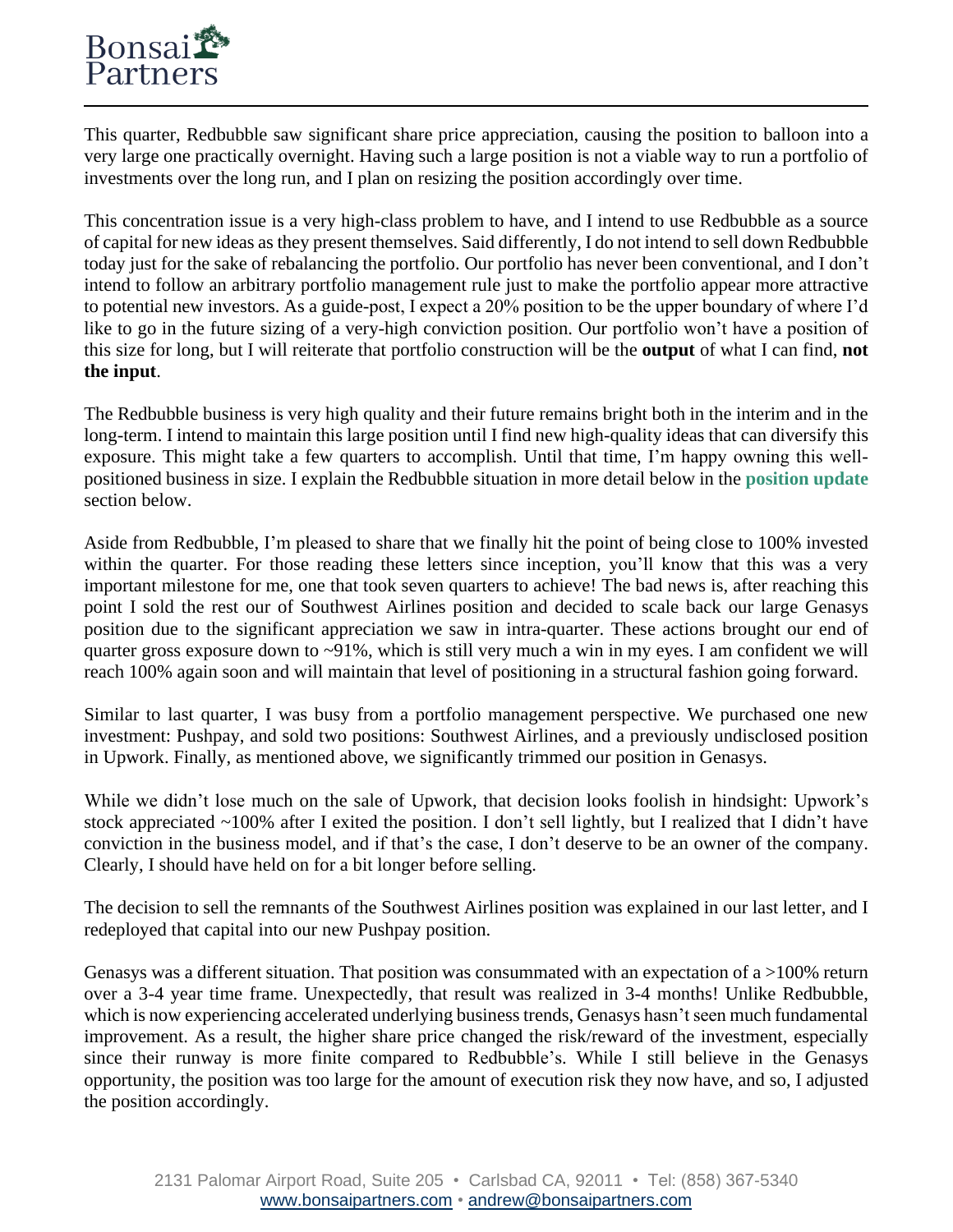

Our portfolio continues to get better through increased diversification of good ideas, rising opportunity costs, and upgrading the quality of the businesses we own. I expect these trends to continue as long as I stay maniacally focused on finding great businesses at great prices.

. . . . . . . . .

# **POSITION UPDATE**

## **Redbubble (ASX: RBL)**

Redbubble is a two-sided marketplace that connects artists to consumers looking for products that express who they are. If you haven't used [www.redbubble.com](http://www.redbubble.com/) before, I highly recommend it.

Redbubble was a meaningful contributor to performance during the quarter, appreciating ~250%. We significantly added to our position late last quarter as the shares declined.

As mentioned earlier, Redbubble (and e-commerce in general) has been a beneficiary of COVID-19. Since many have avoided shopping in person, this led to significant sales growth across most e-commerce platforms. Both Redbubble, and its sister website: Teepublic, continue to be inundated with orders, with current demand at or above December holiday levels. Redbubble recently reported growth of approximately ~100% year-over-year for the second calendar quarter, compared to their usual growth trajectory of 15% to 30%.

As mentioned earlier, our Redbubble position is unusually large. While it made sense to raise our exposure in Redbubble to a very sizable 30% position given how attractive the shares were in March, the stock appreciated dramatically during the quarter, forming an outsized position practically overnight. This is a high-class problem, and as said above, I intend to meet this portfolio management challenge over the coming quarters as I uncover more good ideas.

The good news for us is Redbubble is an outstanding business and even at these prices the risk/reward remains excellent as the valuation is by no means stretched at these new highs. I'm in no rush to trim the position, and any rebalancing will be dictated by the ideas I'm able to find.

## **Pushpay (ASX: PPH)**

Pushpay is a leading provider of software and generosity solutions for the faith sector.

**I outline our investment rationale on Pushpay in the pages below.**

Pushpay shares appreciated ~20% from our cost basis during the quarter.

## **Travelsky Technologies (HKEX: 0696)**

Travelsky is the leading provider of software and systems for airlines and airports in China.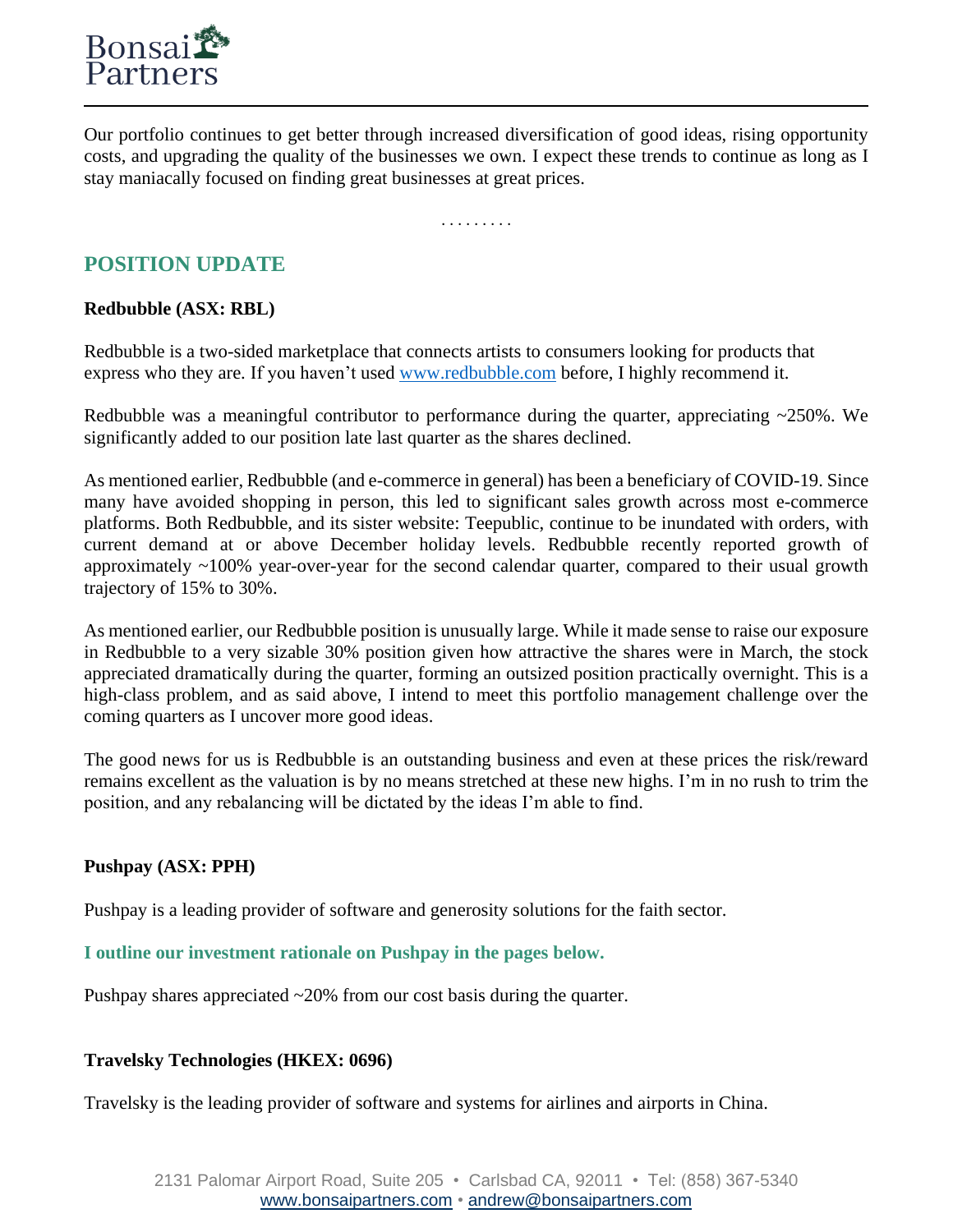Travelsky shares were approximately flat during the quarter.

Chinese air traffic continues to be meaningfully lower in the wake of the pandemic, and if you recall, Travelsky earns a fee for every ticket booked on virtually all Chinese airlines. It's a great 'toll-road' business, but it faces a difficult operating environment in the short to medium term. As of May, Chinese monthly air traffic was approximately -50% lower than it was a year ago, but this looks favorable compared to the near-complete halt experienced around Chinese New Year.

I expect weakness in their operation for a prolonged period (likely continuing through the end of 2021), but despite this, the underlying investment thesis remains sound. Travelsky is a very good company with strong prospects as travelers return to the skies over the next few years. The IRR I expect for the investment is lower than it was when I first purchased the position, but it remains attractive. The business continues to be on solid footing due to its debt-free, cash-heavy balance sheet, and a cash-flowing underlying business. Despite the current challenging conditions, the company is unlikely to burn much cash (if any) this year, keeping them in a reasonably strong position.

## **LKQ (Nasdaq: LKQ)**

LKQ is the largest provider of alternative collision and mechanical automotive parts in the United States. In Europe, they are the leading distributor of general automotive maintenance parts and supplies.

LKQ shares appreciated ~28% during the quarter.

Similar to Travelsky, LKQ is a COVID recovery story. The company indicated that each week since its trough in April their sales have been sequentially improving, albeit at levels still below that of 2019.

LKQ is the only business we own that has a vulnerable balance sheet, so I was pleased that the company was able to renegotiate its debt covenants with lenders during the quarter. This development adds operating flexibility and insulates against potential new challenges. LKQ's covenants were my single largest concern when I invested, so this was a much-welcomed development.

I remain enthusiastic about LKQ because it is a counter-cyclical business that benefits from recession-like conditions if one comes to pass. Further, as COVID makes public transportation a less viable option, private vehicle traffic will see increased usage, benefitting LKQ. As the company gets back on track, it will once again resume its operational improvement plan and go back to reducing its debt.

#### **Genasys (Nasdaq: GNSS)**

Genasys is a provider of critical communications solutions for both civilian and government personnel.

Genasys shares appreciated approximately 49% during the quarter. I meaningfully trimmed our position at prices well above those recognized at quarter-end.

From the trough in March through the peak intra-quarter, Genasys shares appreciated >200%. These share price movements did not appear to be driven by improved company fundamentals.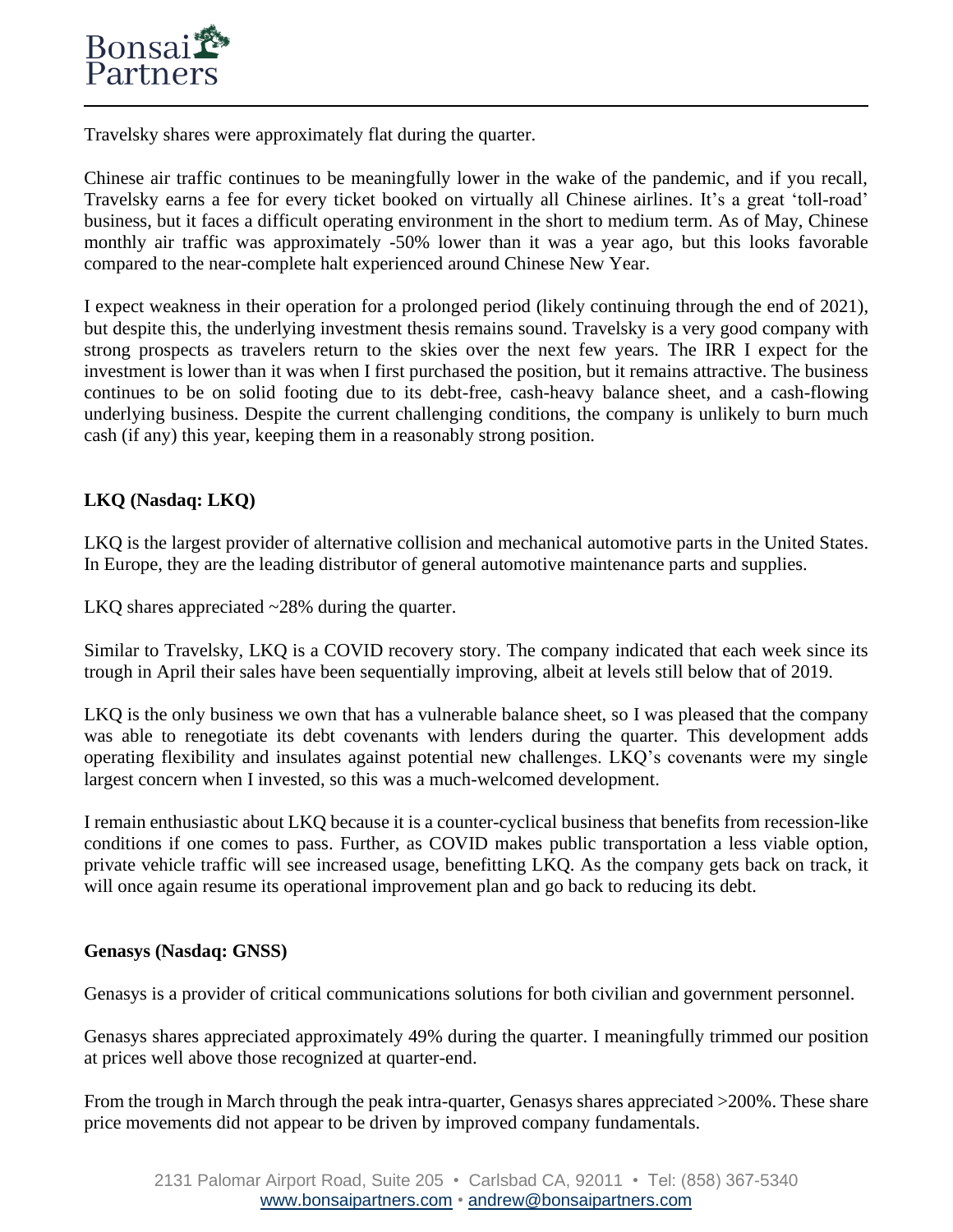For reasons mentioned earlier, I decided to trim the position near these highs as the forward-looking risk/reward wasn't as attractive and therefore it didn't merit such an outsized position. I retained a smaller position in Genasys as the future remains bright for their emerging software business.

#### **Taiwan Semiconductor (NYSE: TSM)**

Taiwan Semiconductor is the world's largest outsourced foundry of semiconductor chips.

Taiwan Semiconductor roughly grew in line with the market: appreciating approximately 20% during the quarter.

While TSMC typically stays out of the limelight, the company was an object of media attention during the quarter due to the U.S.-China trade war. In particular, the Trump administration blocked TSMC from selling chips to its second-largest customer, the Chinese company Huawei.

I won't get too deep into the specifics, but this was a remarkable development considering TSMC is a Taiwanese company with a limited U.S. presence. Fortunately, the market for semiconductor chips is a large and growing one, which led TSMC's management to indicate that they expect to quickly replace Huawei's lost volumes (which represent around 10-15% of sales). I continue to monitor this development.

This recent issue surprisingly highlights part of the rationale behind our TSMC investment – as the leading player in the outsourced foundry market, not having access to TSMC puts even a very large and capable company like Huawei at a significant disadvantage. Taiwan Semiconductor is an increasingly crucial partner for most players in the world of fabless semiconductors.

## **Illumina (NASDAQ: ILMN)**

Illumina is the leading provider of genomic sequencing instruments and reagents.

Illumina appreciated 34% during the quarter.

Despite an unusual operating environment, the quarter was reasonably quiet for Illumina. The company continues to be a vital part of the Life Sciences research industry, and despite temporary disruptions experienced by lab customers this past quarter, Illumina's technology continues to be a key enabler of progress in the field.

#### **MiX Telematics (NYSE: MIXT)**

MiX Telematics is a provider of telematics solutions for transportation fleets.

MiX Telematics shares were flat during the quarter.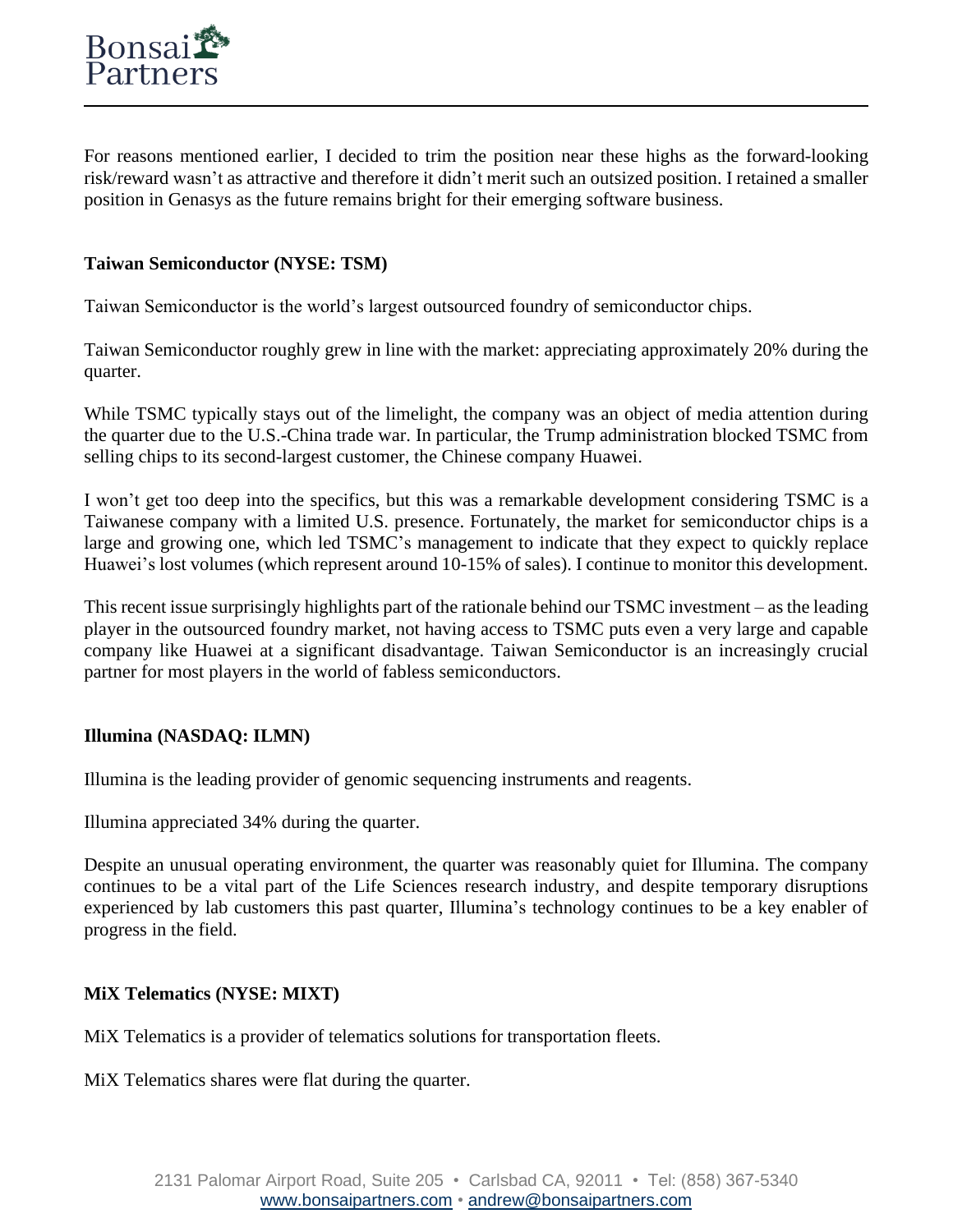MiX was a previously unannounced small position in our portfolio last quarter. While their solutions are logical for businesses looking to reduce driver caused accidents and save on fleet fuel costs, an observed increase in competitive threats from highly capitalized/aggressive "start-ups," as well as a dramatic decline in oil prices made the original investment thesis less powerful. This explains why the position remains reasonably small in our portfolio. I continue to monitor the position and its potential.

. . . . . . . . .

# **New Investment: Pushpay (ASX: PPH)**

Some of the most interesting ideas are found by asking why strange things 'are the way they are.'

When something doesn't make sense, it's easy to lose interest and move on. However, those moments should act as red flags that scream out: "drop everything that you're doing and figure out what's happening here!"

Pushpay is one of the fastest-growing software and payment companies in the world, yet their customers are Churches. Yes, Churches.

How is that possible? That makes no sense.

Those who figure out why strange things 'are the way they are' tend to make interesting discoveries when they uncover the answer. That was certainly the case for me with Pushpay.

By going beneath the surface to understand why Pushpay is growing so fast, I was able to see that Pushpay is a great business that trades at an attractive price.

Earlier this year, I was reviewing a list of the fastest-growing companies in the Asia-Pacific region, and Pushpay made the list. Despite my confusion about their rapid growth, I figured that any company growing so quickly must have figured out something interesting. I wanted to know what that was.

Further, in the world of software, scaling from \$1 million of recurring revenue to \$100 million is considered a quantum leap that few can make. Those companies that do make it to the other side tend to have significant staying power and future growth. In Pushpay's case, the company was founded in 2011, first reached \$1 million by mid-2014, and scaled to \$100 million by mid-2019; just under five years.

The faster a company scales from \$1m to \$100m, typically, the stronger their product-market-fit and distribution channels.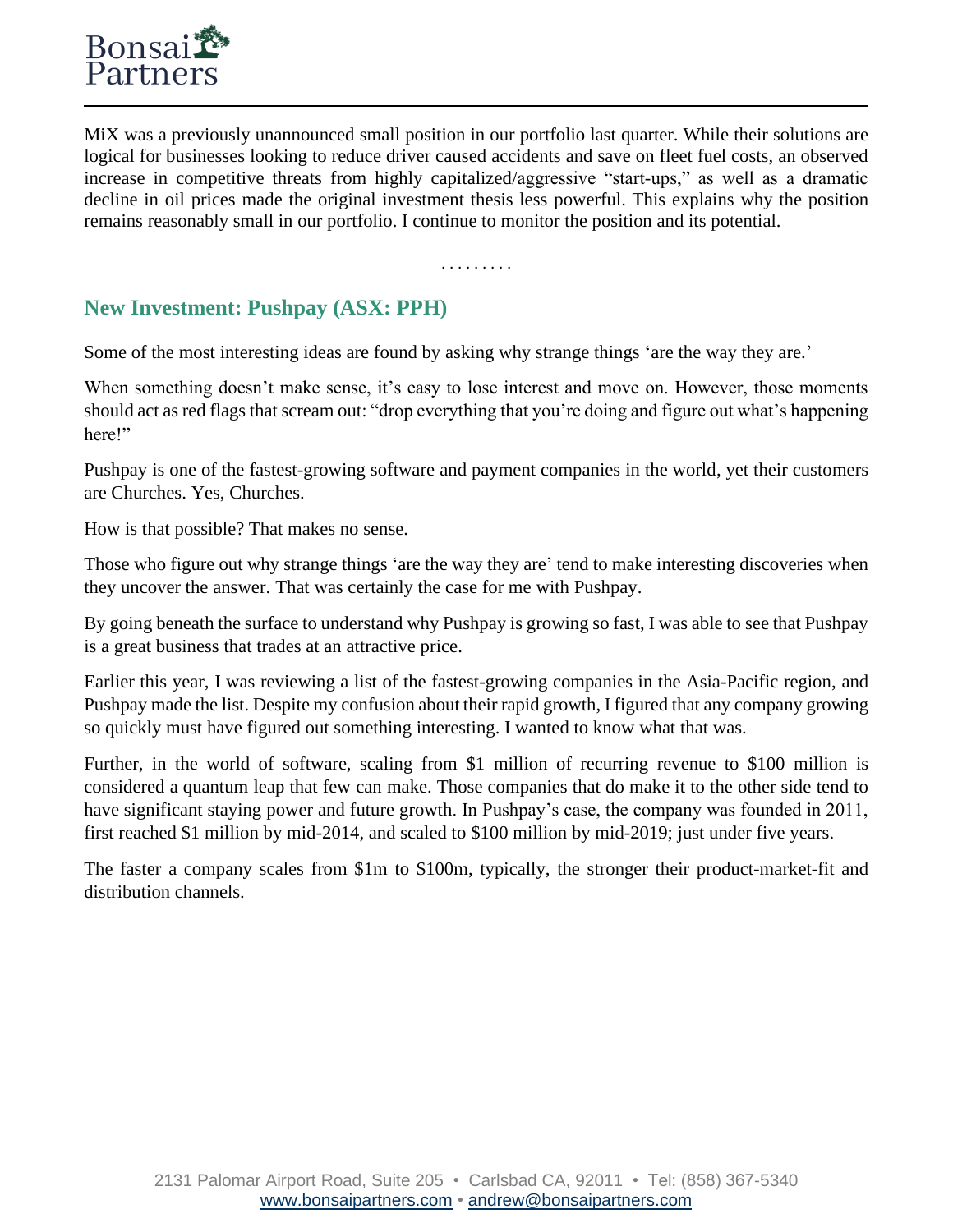



*Source: Bessemer Venture Partners, State of the Cloud 2020, Pushpay Added For Reference Purposes*

*The key difference for Pushpay:* Most hyper-scaling tech companies burn incredible sums of cash to deliver their rapid growth. Pushpay on the other hand is **cash-flow positive.**

In other words, Pushpay's growth engine is self-sustaining, and its growth is not fueled by other people's money.

#### **Investment Overview**

Pushpay is a provider of software and payment solutions for the faith sector. While the business is domiciled in New Zealand and its shares trade on the Australian Stock Exchange, 98% of its revenue is based in the United States, and its headquarters is based in Redmond, WA. Their financials are reported in U.S. dollars as well.

Pushpay is a de-facto U.S. company, but it trades in an unfamiliar geography (where it was founded) which keeps out many investors. Management indicated they intend to list their shares in the United States in the future.

Pushpay's pitch to churches is simple: a minority of their congregation represents the majority of their donations and participation; the 80/20 rule in action. Pushpay offers solutions that help engage the other 80% through digital giving, engagement solutions, and a church management platform. Their 'killer app' is digital giving, which makes generosity easier for those who wish to give.

Typically, church donations are given on a plate that is passed around to attendees who offer envelopes of cash or checks. This process is far from frictionless and it is easy for someone to forget their checkbook or be low on cash that week.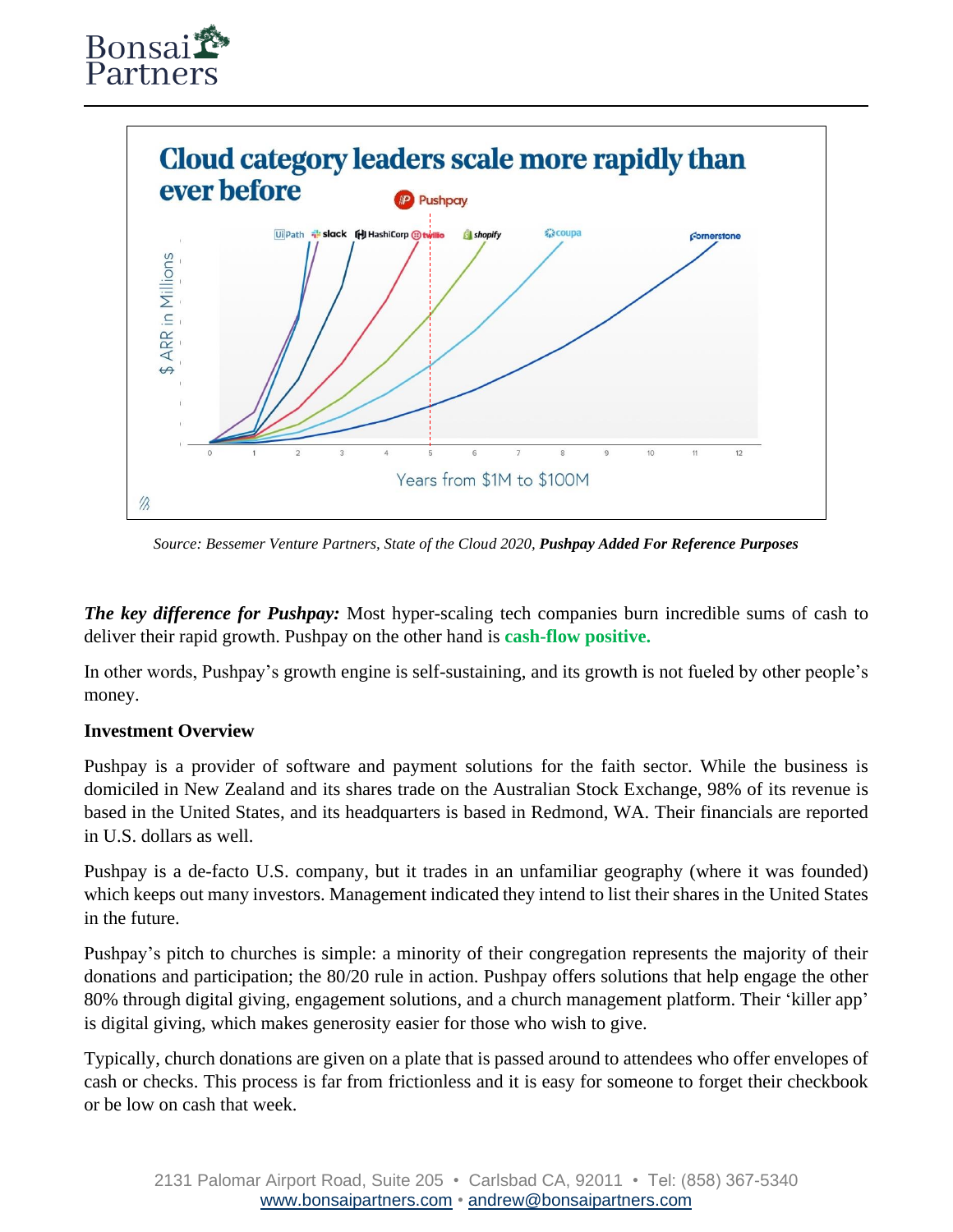Pushpay's insight was: if they can make donations as easy as a few clicks on a phone, it would remove this friction, and engage a larger part of the congregation. Pushpay further offers recurring donations that don't require any weekly action. According to Pushpay, **a digital giver donates 50% more in a given year than a non-digital giver.**

Similarly, by offering custom websites and phone apps, Pushpay helps churches engage a wider part of their congregation. In short, these solutions help churches in a world where most are struggling to retain their congregations.

Most pastors are uncomfortable asking for money, and if a church can collect an additional 10% - 20% in a given year just by adopting Pushpay, it's an easy win. In exchange for these additional donations, Pushpay charges a 1% fee for all digital donations that flow through their system (in addition to the interchange fees that are passed along to payment processors for ACH, debit, and credit cards). In short, it's a no brainer to pay an additional ~2.0% to get an additional 10% - 20% more donations.

Surprisingly, this market is quite large. Over \$110 billion are donated to churches each year, and it's estimated that only ~15% of those payments are made digitally today. In the past fiscal year, Pushpay transacted an impressive \$5 billion of digital donations.

Over time, more and more donations will be made digitally, and there's no reason why most donations in the future couldn't ultimately be digital. Pushpay stands to benefit from this trend as the market leader.

Pushpay's impressive product, sales team efficiency, profitability, and a long runway for growth translate into a large opportunity for investors.

## **Expanding the Church Software Opportunity**

There are three main technology products sold to the faith sector today:

- 1. Generosity tools (digital donations)
- 2. Engagement tools (church website and custom church mobile applications)
- 3. Church Management software (tools to reach the congregation, manage services, events, etc.)

Historically, Pushpay offered strong generosity and engagement tools but did not have a Church Management platform (known as ChMS).

While most industry profit will come from generosity solutions, the Church Management platform is the core software that churches rely on for their day-to-day activities. In fact, generosity solutions are viewed as add-ons to the core Church Management software. If Pushpay could offer its own Church Management software, they would be able to bundle their digital giving solutions more effectively (increasing their attach rate), and keep customers on their platform longer since it's hard to switch the ChMS.

Today, no one company offers all three solutions in a unified solution despite the significant appetite for this product from Churches.

In late 2019, Pushpay acquired Church Community Builder, one of the few leading providers of Church Management Software to complete its suite of products and offer this unified solution. There are now two companies (Pushpay and Tithe.ly) that have the potential to offer all three offerings (a project in progress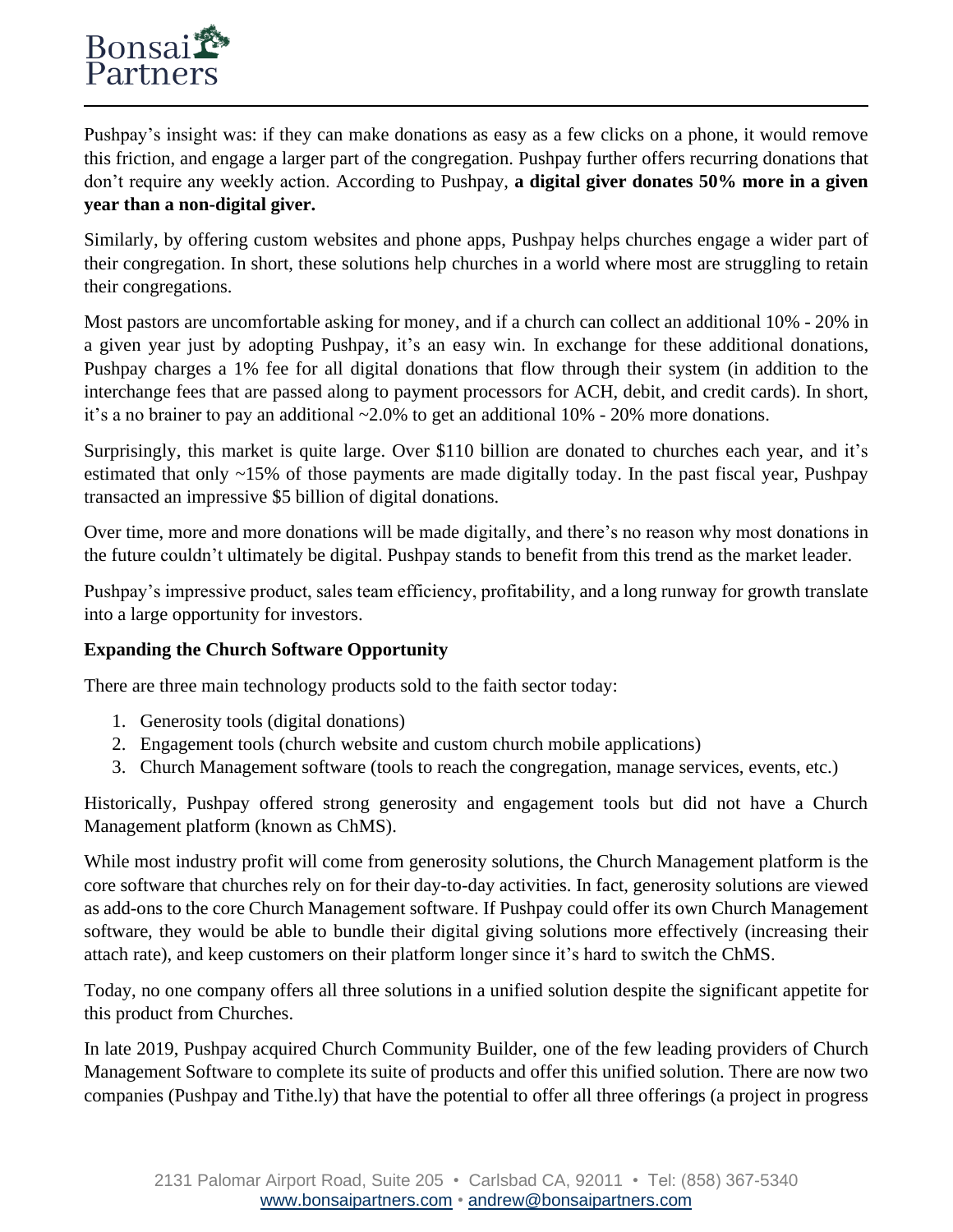for both companies), with each targeting different parts of the market. Pushpay is focused on the mediumto-large church segment, and Tithe.ly is focused on the small-to-medium segment.

I believe that once a unified suite is complete and offered to the market, Pushpay will see an acceleration of growth, and ultimately a reduction in customer churn.

Finally, it's worth noting that Pushpay has been exclusively focused on English speaking protestant churches. The Catholic church and Spanish speaking churches are obvious adjacent markets that Pushpay will likely expand to. Other religions such as Judaism and Islam also pose further opportunities. International is yet another opportunity, and outside of the faith sector, Pushpay has ambitions to expand its solutions into the larger non-profit ecosystem.

## **Putting Numbers to the Investment Case**

In typical fashion, I won't be sharing a price target or future estimates here, but I do want to directionally share where Pushpay is going and what that may translate to over time.

Pushpay earns recurring subscription software fees for its engagement and church management solutions, and a 1% transaction fee for each dollar processed through its giving platform.

As of 2019, roughly 15% of the >\$100B of church donations were executed digitally, with Pushpay clearing approximately \$5 billion. I believe over time we will see an increase in total giving (since digital givers donate more each year than non-digital givers) and, as a percentage of total giving, digital giving should approach >40% of the total. Greater than 65% of all transactions today are conducted via card or digital purchase, so it's not unrealistic to see the majority of faith-based donations go digital as well. Further, according to Pushpay, mature churches on their platform are today collecting around 40% of their donations digitally compared to the 15% industry average. This 40% assumption might prove conservative as Pushpay's key competitor is inertia.

If Pushpay in the medium term transacts \$15B through their platform in a given year, and we see reasonable uptake of their unified software, their revenue will be multiples of what it is today (\$130m USD) and their annual profitability could reach above \$100m USD per year. This compares favorably to the ~\$1 billion USD market capitalization at the time of our position purchase. I'll leave the earnings multiple assumption up to others, but if they achieve this level of profit, this high-quality business is likely worth multiples of our purchase price.

. . . . . . . . .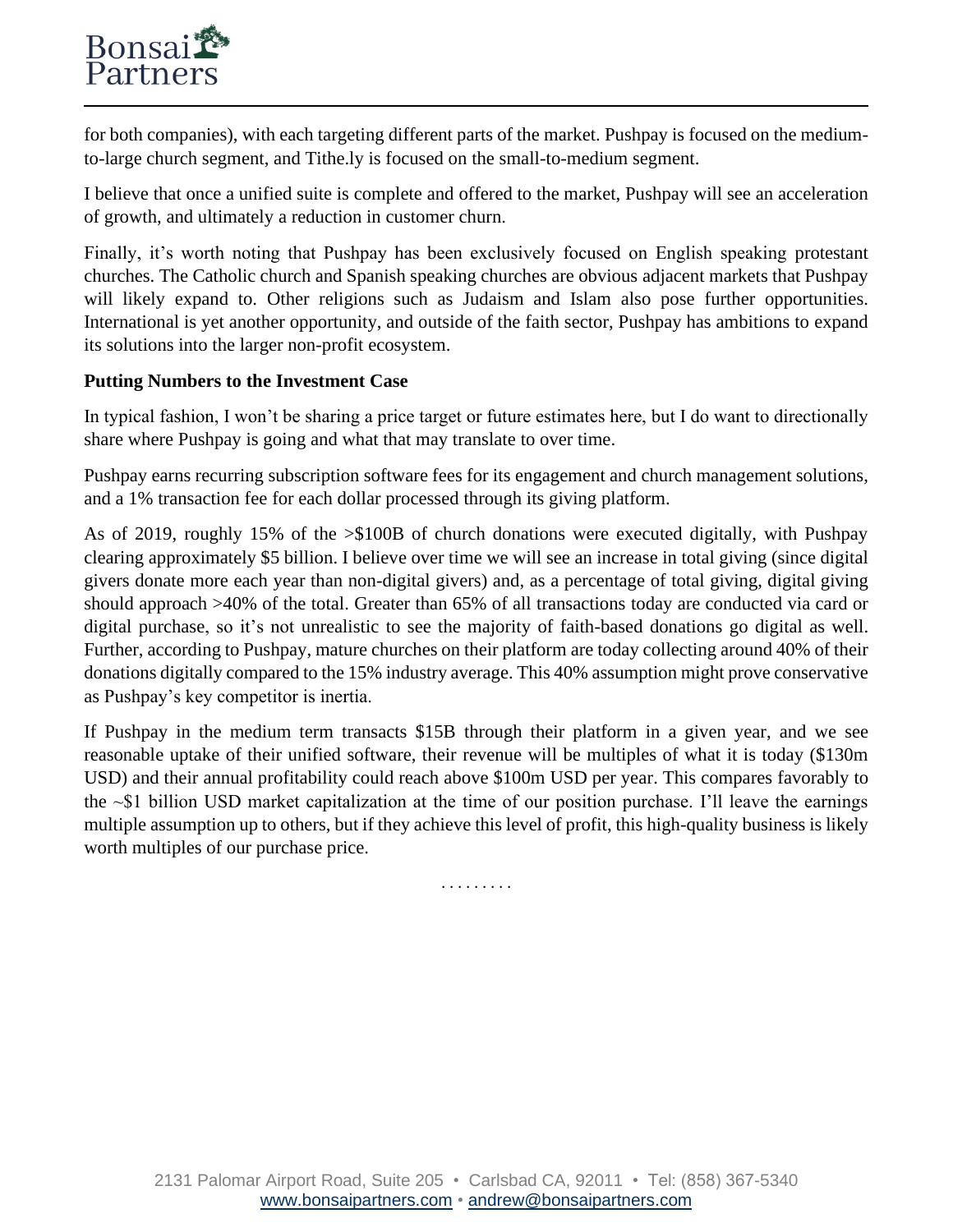

# **CONCLUDING THOUGHTS**

As always, thank you for trusting me with your hard-earned savings, I don't take this responsibility lightly.

These are strange times, and many are still suffering physically, emotionally, and mentally. Everyone is impacted by recent events in their own way, and we're all fighting our own battles. Stay strong, stay positive, stay hungry. We will eventually make it to the other side.

If there's anything I can do to help, don't hesitate to reach out. We're in this together.

Sincerely,

**Andrew Rosenblum** [andrew@bonsaipartners.com](mailto:andrew@bonsaipartners.com) (858) 367-5854